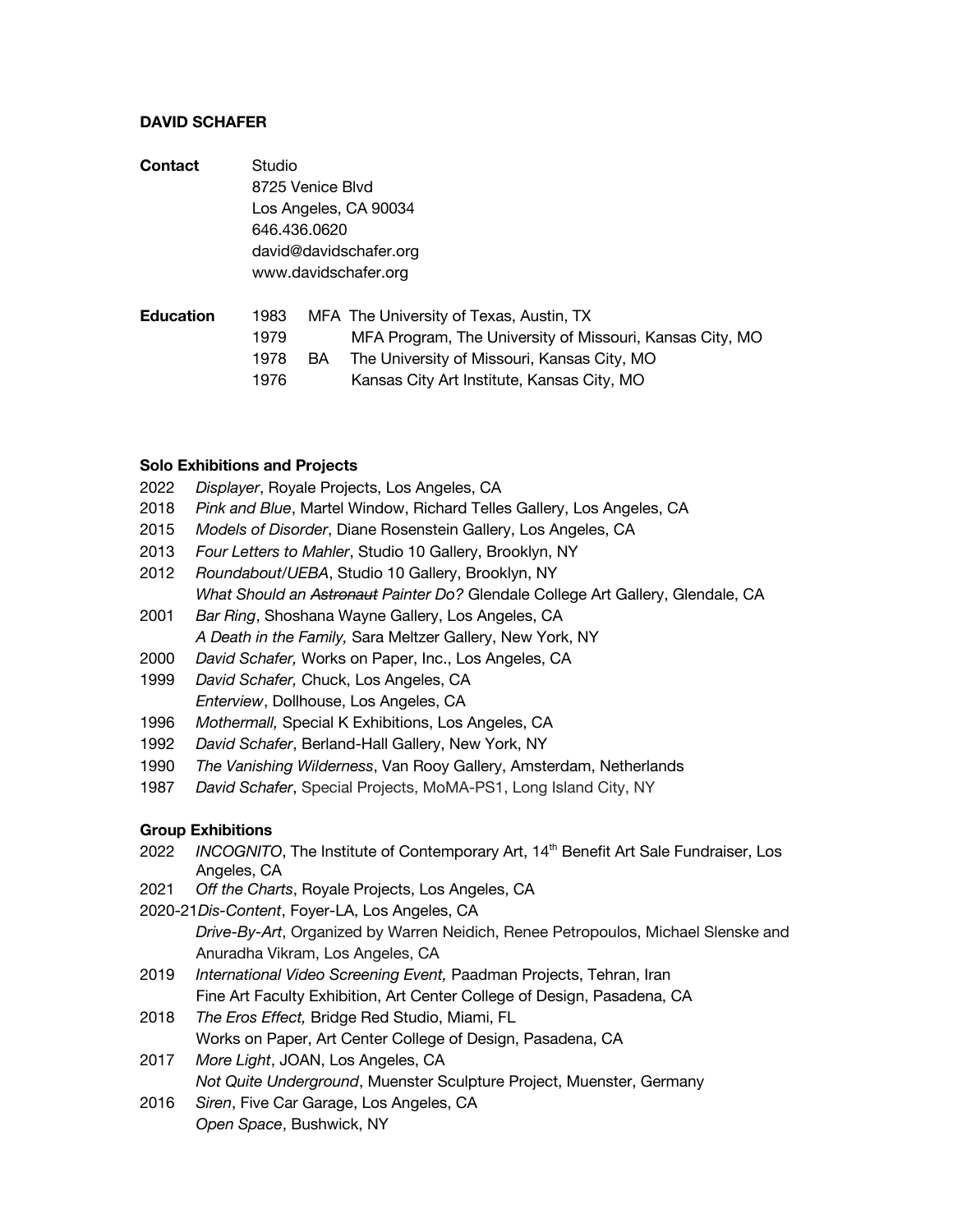- 2015 *Peace, Love, Freedom, Happiness,* Diane Rosenstein Gallery, Los Angeles, CA
- 2014 *Audio Diffusion*, Errant Bodies, Organized by Brandon LaBelle in Collaboration with Osso Cultural Association, Berlin, Germany *Color in Three Dimensions*, Commissioned by Arts Brookfield, Los Angeles, CA *In Exile*, Curated by Seyhan Musaoglu, Space Debris, Istanbul, Turkey *David Schafer, Dewey Ambrosino+Jacqueline Kiyomi Gordon, David Galbraith,* Samuel Freeman Gallery, Los Angeles, CA
- 2013 *Dermis*, Curated by Richard Garet for Dominique Balay's Online Radio Program "websynradio," Paris, France *120 HOURS FOR JOHN CAGE, "Staticage,"* Live Radio Stream, Organized by Transmissionarts and the John Cage Trust
- 2012 *Fix-It-Up Too: A Reprise of Jeffrey Vallance and Michael Ulenkott's 1981 The Fix-It-Up Show*, Presented by The Society for the Activation of Social Space Through Art and Sound (SASSAS), Blum & Poe, Los Angeles, CA *LaLaLand*, Tent Gallery, Edinburgh University, Edinburgh, Scotland *Radio Break*, Curated by the USC Roski School of Fine Arts, M.A. Art and Curatorial Practices in the Public Sphere, Los Angeles, CA ForYourArt, Los Angeles, CA
- 2011 *Piezo Chandelier Project,* Curated by Shelley Burgon, Splatterpool, Brooklyn, NY *LOL: A Decade of Antic Art,* The Contemporary (Museum), Baltimore, MD *Collective Show: Cruise*, organized by THE NEW MUSEUM, New York, NY *An Exchange of Sol Lewitt,* Curated by Regine Basha, Cabinet Exhibition Space, Brooklyn, NY

*From One Side to the Other, I've Dreamed That Too,* Organized by VOLUME Projects, 323 Projects, Los Angeles, CA

*Floating Points*, In Collaboration with Stephan Moore of the Issue Project Room and Volume (IV), Issue Project Room, Brooklyn, NY

- 2010 *What Should A Museum Sound Like?,* in conjunction with the Whitney Biennial, Whitney Museum of American Art, New York, NY *Day Job*, The Drawing Center, New York, NY *Collective Show*, New York 2010, New York, NY *Synapse*, 2/20 Gallery, New York, NY *4.011162010*, MVSEVM Gallery, Chicago, IL *Think Pink*, Curated by Beth De Woody, Sarah Gavlak Gallery, Palm Beach, FL *MATERIA*, Cabinet Exhibition Space, Brooklyn, NY *What Matters Most?* Curated by Amy Lipton, Exit Art, New York, NY 2009 *Visionary Drawings*, Harvard Incident Report Viewing Station, Mass MoCA, MA
- *Full Screen: Six Data Points in the Image*, curated by Jeff Edwards, School of Visual Arts, New York, NY *Scores*, Curated by VOLUME Projects, Lawrimore Gallery, Seattle, WA *Endurance: Visualizing Time*, Abington Art Center, Jenkintown, PA *Home Listening*, Mildred's Lane, Scranton, PA *Parsons Pink Slips,* George Adams Gallery, New York, NY
- 2008 *Free Dimensionality,* Silvershed, New York, NY *David Schafer and Sawako Kato*, curated by VOLUME Projects, New York, NY *The Cultural Corridor III,* Storefront Artist Project, Pittsfield, MA *Global Suburbia*, Abington Art Center, Jenkintown, PA *Under the Influence: Art-Inspired Art*, The Norton Simon Museum of Art, Pasadena, CA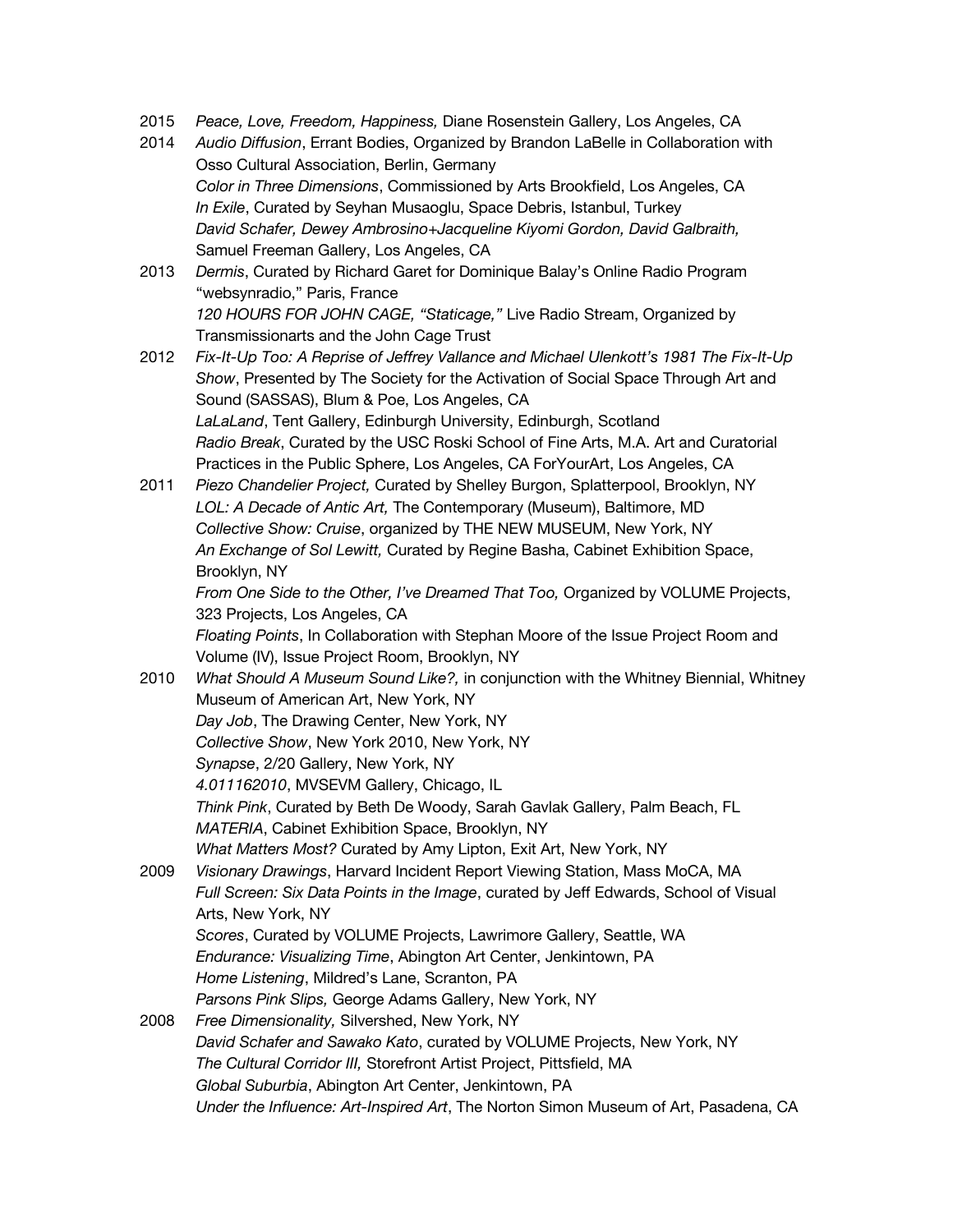| 2007 | Collaborations, Roger Smith Hotel, New York, NY                                    |
|------|------------------------------------------------------------------------------------|
|      | Peter Dudek, (collaboration) Smack Mellon, Brooklyn, NY                            |
| 2006 | Mothership Connection, Creative Research Lab, Austin, TX                           |
|      | Radio Memory; Phantom Radio Project, organized by Brandon LaBelle, Vienna, Austria |
| 2005 | D-Play: IT House "Outfit" Project, Taalman Koch Architecture, Los Angeles, CA      |
|      | Lounge, Curated by Regine Basha, ArtSpace, Austin, TX                              |
| 2004 | Futureways: The Middelburg Triennial 2304, Curated by Glen Rubsamen and Rutger     |
|      | Wolfson, De Vleeshal, Middelburg, Holland                                          |
|      | Re-modeling: New Ideas on the Form and Function of Architectural Models,           |
|      | Long Beach Museum of Art, Long Beach, CA                                           |
|      | Treble, curated by Regine Basha, The Sculpture Center, Long Island City, NY        |
|      | The Inquisitive Musician, Organized by Cindy Bernard, Los Angeles, CA              |
| 2003 | File, soundtrack for Cheryl Donegan, Oliver Kamm Gallery, New York, NY             |
| 2002 | GHZ, Williamson Gallery, Curated by Stephen Nowlin and John David O'Brien, Art     |
|      | Center College of Design, Los Angeles, CA                                          |
| 2001 | Revolutions Per Minute, Curated by Lorelei Stewart, Gallery 400, Chicago, IL       |
|      | BodySpace, Baltimore Museum of Art, Baltimore, MD                                  |
| 2000 | Photasm, Curated by Peter Dudek, Hunter College, New York, NY                      |
|      | Post Millennial Fizzy, Arcadia University Art Gallery, Glenside, PA                |
| 1999 | Sonopticon 99, Organized by FAR, Action Space, Los Angeles, CA                     |
|      | Beyond Music, Organized by Brandon LaBelle, Beyond Baroque, Los Angeles, CA        |
|      | Attention Spam, Shoshana Wayne Gallery, Los Angeles, CA                            |
|      | Post Millennial Fizzy, Curated by Julie Joyce and Adam Ross, Luckman Fine Arts     |
|      | Gallery, California State University, Los Angeles, CA                              |
| 1998 | Reverb, The Brewery Artist Lofts, Los Angeles, CA                                  |
|      | Composed, Angles Gallery, Los Angeles, CA                                          |
| 1997 | Installation, Lemon Sky Projects, Los Angeles, CA                                  |
|      | Yard Sale, Special K Exhibitions, Los Angeles, CA                                  |
|      | Untitled March Six, Ikon Gallery, Los Angeles, CA                                  |
| 1996 | Muse-X Editions, Shoshana Wayne Gallery, Los Angeles, CA                           |
|      | Untitled, Domestic Setting, Los Angeles, CA                                        |
|      | Group Show, Domestic Setting, Los Angeles, CA                                      |
| 1995 | Grounded, Curated by Dan Cameron, OMI International Arts Center, Ghent, NY         |
|      | A Working Title, Domestic Setting, Los Angeles, CA                                 |
| 1994 | Animated, Art in General, New York, NY                                             |
|      | Multiple, The Sculpture Center, New York, NY                                       |
| 1993 | Living Room, Betty Rymer Gallery, School of the Art Institute, Chicago, IL         |
|      | The Joke Show, Four Walls, Brooklyn, NY                                            |
|      | Preliminaries, ACA Exhibition Space, New York, NY                                  |
| 1992 | The Backroom, Dooley Le Cappellaine Gallery, New York, NY                          |
|      | The Neurotic Show, Artists Space, New York, NY                                     |
| 1991 | Western Agenda, Artists Space, New York, NY                                        |
| 1990 | Corporealities, Sue Spaid Fine Arts, Los Angeles, CA                               |
|      | David Schafer, Polly Apfelbaum, Tim Spellios, Coup De Grace, New York, NY          |
| 1989 | Selections from the File, The Drawing Center, New York, NY                         |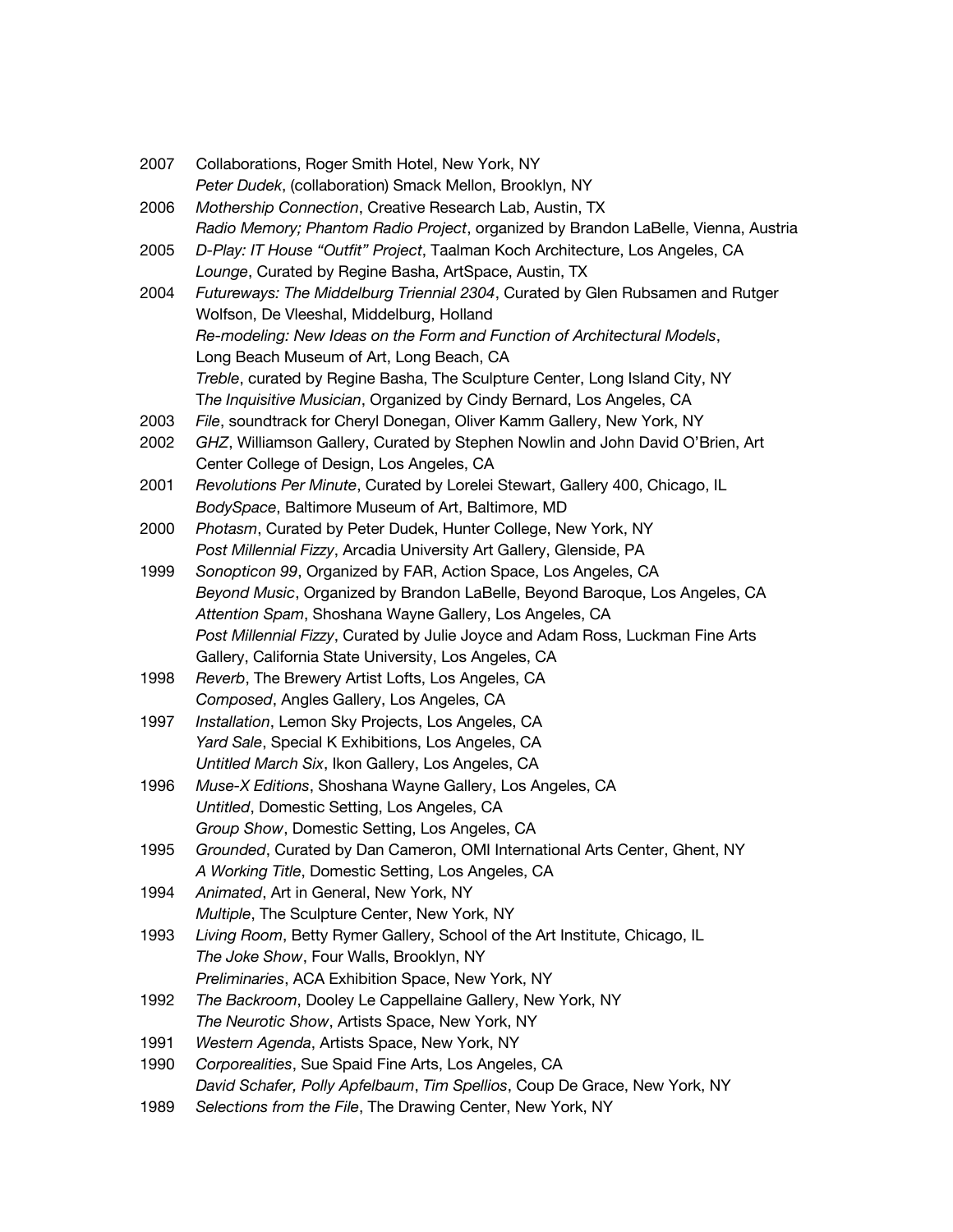- 1988 *Hudson River Invitational*, Hudson River Museum, Hudson, NY *4 x 4* (four person show), White Columns, New York, NY 3 person show, Wilkov/Goldfeder, New York, NY *Group Show*, The Sculpture Center, New York, NY
- 1987 *Gnarly Mo*, Limelight, New York, NY
- 1986 *Engaging Objects: The Participatory Art of Mirrors, Mechanisms, and Shelters*, curated by Tom Finkelpearl. MoMA PS1-Clocktower, New York, NY *Invitational Sculpture*, 2B, New York, NY *Brooklyn 86,* The Brooklyn Museum, Brooklyn, New York
- 1985 *Construction/Obstruction*, The Port Authority of NY, New York, NY *The Living Room*, 14 Sculptors Gallery, New York, NY *Classical Romantic*, Ammo Gallery, Brooklyn, New York *Outdoor Sculpture*, Fulton Ferry State Park, Brooklyn, New York *New Art in New York*, Parsons School of Art and Design, New York, NY *Masters of War*, Ammo Gallery, Brooklyn, New York *Horse Show*, Ammo Gallery, Brooklyn, New York *Small Pieces Big Ideas*, Pan Arts, Brooklyn, New York
- 1984 Sculpture Installation, The Berlin Club, New York *Group Show*, Diverse Works, Houston, TX
- 1983 *Art Museum of Southern Texas Invitational*, Corpus Christie, TX *Terminal Show*, Terminal, Brooklyn, New York *4th Texas Sculpture Symposium*, University of Texas Campus, Austin, TX

## **Public Sculpture and Projects**

- 2020-21*Untitled Logos No. 5: A Morphology of Exchange*, Foyer-LA, Los Angeles, CA *Drive-By-Art*, Organized by Warren Neidich, Renee Petropoulos, Michael Slenske and Anuradha Vikram, Los Angeles, CA
- 2018 *Pink and Blue*, Martel Window, Richard Telles Gallery, Los Angeles, CA
- 2017 *Not Quite Underground*, Curated by Mike Smith for Muenster Sculpture Project, Muenster, Germany
- 2015 *The Schoenberg Soundways*, USC Roski School of Art and Design, Los Angeles, CA
- 2009 *Separated United Forms*, Huntington Memorial Hospital, Outpatient Pavilion One Percent for the Arts Commission, Pasadena, CA *Untitled Expression: How to Look at Sculpture,* Abington Art Center, Jenkintown, PA
- 2004 *The Intruder*, De Vleeshal *Futureways-The Middelburg Triennial*, Curated by Glen Rubsamen and Rutger Wolfson, Middelburg, Holland *General Theory*, The Sculpture Center, *Treble*, Long Island City, NY
- 2000 *Cluster 38*, KBond, Los Angeles, CA
- 1995 *Reading Rooms,* A Multi-Sited Project; displayed at Lauren Wittels Gallery, Artnetweb, NYC Public Library (Hudson Park Branch), Printed Matter, NYC Post Office (Canal Street Branch), Lombard Freid Gallery, Barnes and Noble (6<sup>th</sup> Avenue and 22<sup>nd</sup> Street), Thomas Nordanstad Gallery, Cyber Café, and Biblios Bookstore and Café
- 1993 *New Century Trellis*, MetroTech Center, Public Art Fund Commission, Brooklyn, NY *Pastoral Mirage*, Prospect Park, Prospect Art Alliance Commission, Brooklyn, NY
- 1991 *Liberty Prop*, City Hall Park, Public Art Fund Commission, New York, NY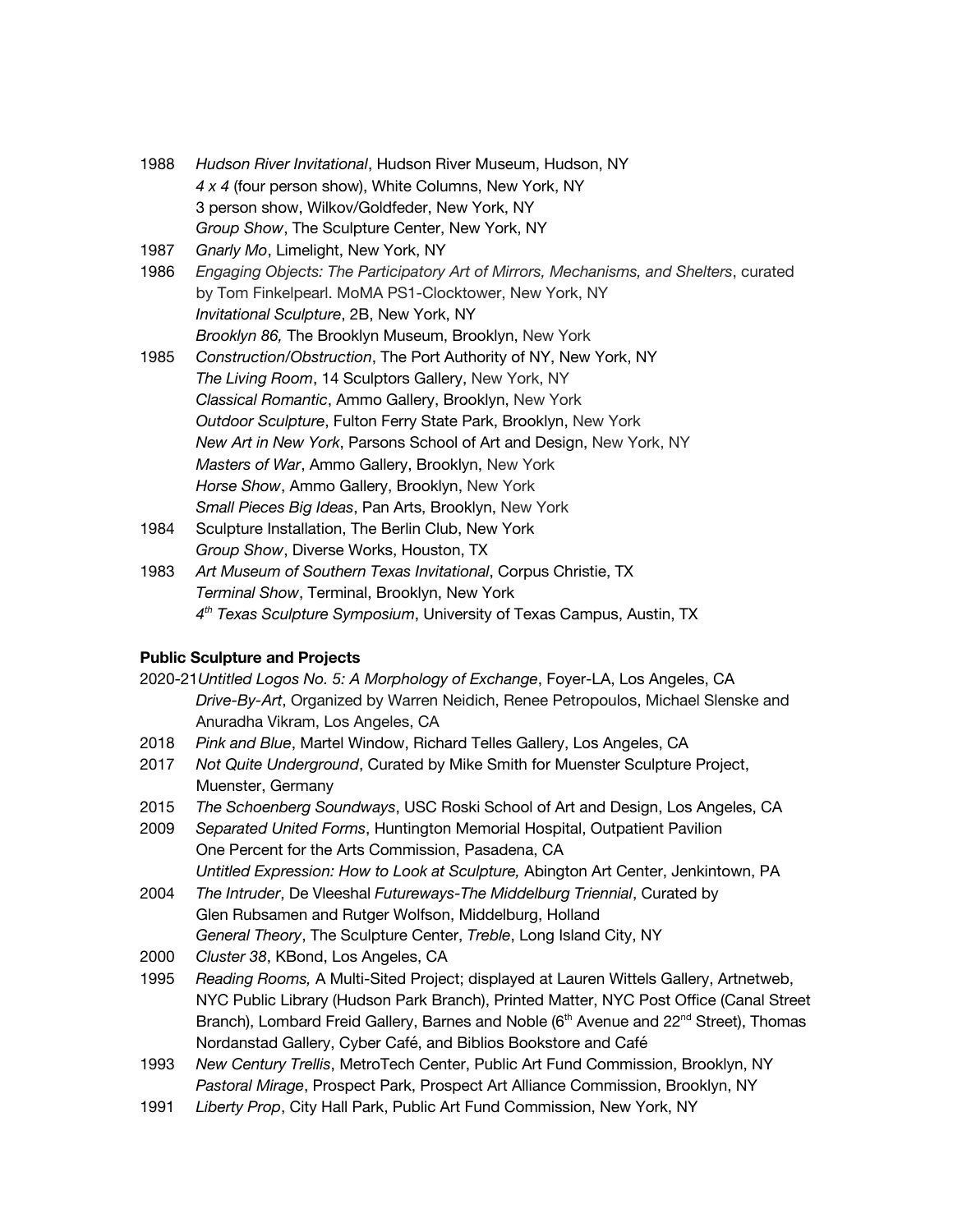- 1989 *Model Q*, City Front Plaza, Sculpture Chicago Commission, Chicago, IL *Outdoor Sculpture Exhibition*, Fulton Ferry State Park, Brooklyn, NY
- 1988 *Plaza of the First Reader*, Columbus Park, Public Art Fund Commission, Brooklyn, NY *Altered Sites*, Fairmont Park, Philadelphia, PA
- 1986 *Outdoor Sculpture*, Fulton Ferry State Park, Brooklyn, NY *Sculpture in Place*, Manhattan Community College Campus, NY
- 1985 *Construction Obstruction*, Port Authority Bus Terminal, NY *Outdoor Sculpture*, Fulton Ferry State Park, Brooklyn, NY

## **Performances**

- 2021 *Tonal Duet*, performed by Isaura String Quartet, Royale Projects, Los Angeles, CA
- 2017 DSE Noise Action, La Cita, Los Angeles, CA
- 2015 DSE Noise Action, Earmeal Webcast for LA Art Stream, Los Angeles, CA DSE Noise Action, Human Resources, Los Angeles, CA *Noise and the Possibility for a Future*, (participant) The Goethe-Institut Los Angeles, CA
- 2014 *The Stranger That is Next to Me*, curated by Brandon LaBelle, Live Radio Performance, Echoes Place, stress.fm, Lisbon, Portugal *Deferred Action*, Silent Barn, Brooklyn, NY *NOISECONOMY*, Printed Matter, New York, NY DSE Noise Action, Samuel Freeman Gallery, Los Angeles, CA *Sound as Prophecy (The Complete Unabridged Version) by Warren Neidich*, (participant) Human Resources, LA, CA.
- 2013 *Verklarte Nacht Processed*, Studio 10 Gallery, Brooklyn, NY *Erwartung*, David Kordansky Gallery, Los Angeles, CA *DSE Performance*, Samuel Freeman Gallery, Los Angeles, CA *120 HOURS FOR JOHN CAGE, "Staticage,"* Live Radio Stream, Organized by Transmissionarts and the John Cage Trust *MATÉ*, Organized by Richard Garet, Sound Festival at Invisible Dog, Brooklyn, NY
- 2012 *SENTINEL,* Sound Series, Studio 10 Gallery, Brooklyn, NY *NEURO,* Control Room, Los Angeles, CA *Radio Break*, Curated by the University of Southern California's Roski School of Fine Arts, M.A. Art and Curatorial Practices in the Public Sphere, Los Angeles, CA ForYourArt, Los Angeles, CA Yann Marussich: Bleu with David Schafer and Dominick Fernow, LACE (Los Angeles Contemporary Exhibitions), Los Angeles, CA ROULETTE MUSICIRCUS II, Roulette, Brooklyn, NY
- 2011 *SITEFEST,* MDSE (David Schafer with MeKaniKdolls), Lumenhouse, Brooklyn, NY *Floating Points*, In Collaboration with Stephan Moore of the Issue Project Room and Volume (IV), Issue Project Room, Brooklyn, NY
- 2010 *What Should A Museum Sound Like?,* Sound Performance for the Whitney Biennial, Whitney Museum of American Art, New York, NY *SonickFest 2.0,* Bronx Art Space, Live Solo and Collaborative Performance with MeKaniKdolls, New York, NY *Sad Pavilion,* Mildred's Lane, Live Solo and Collaborative Performance with MeKaniKdolls Scranton, PA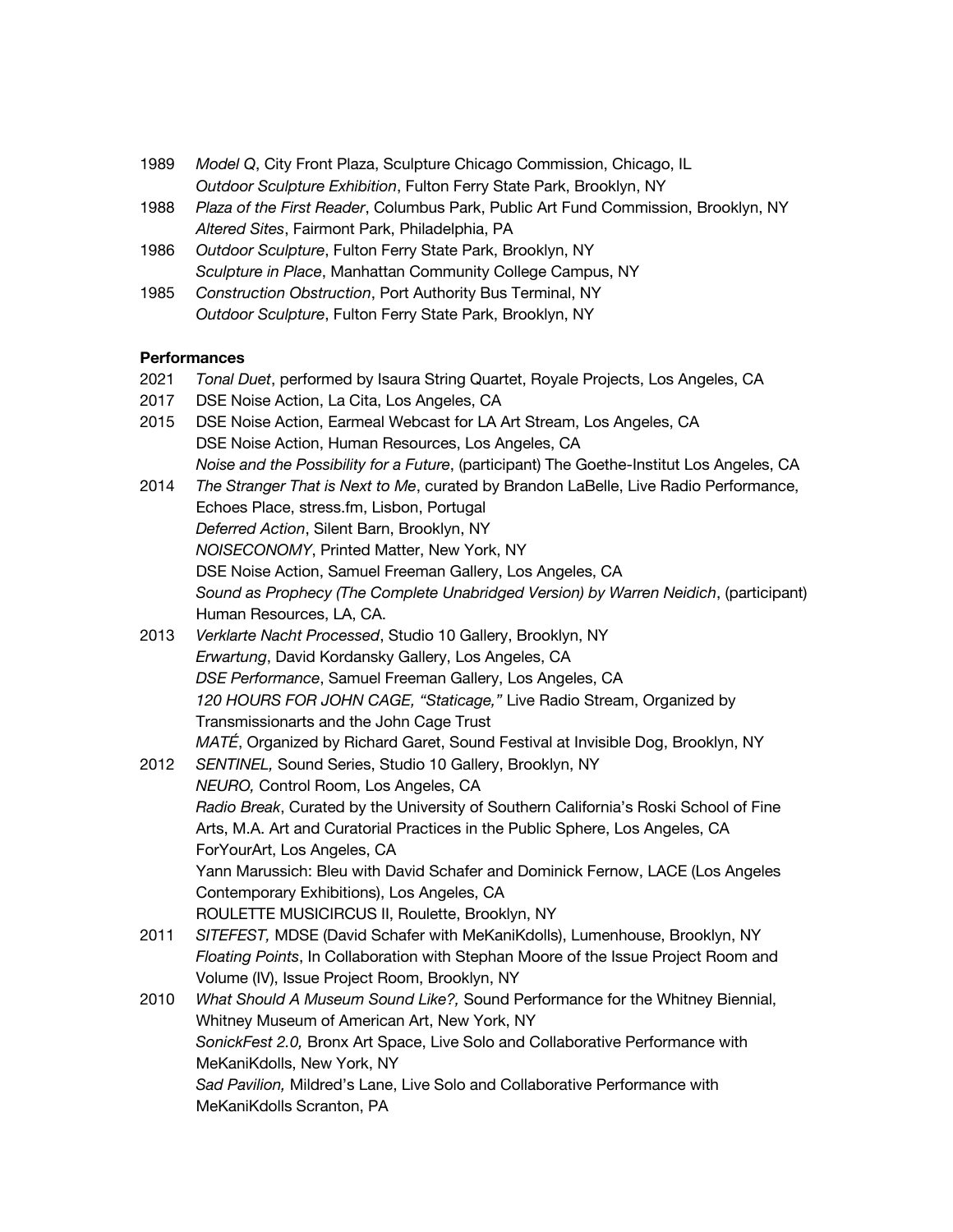*Up is High How?* Public Reading from *Failure: Experiments in Social and Aesthetic Practice*, Park Projects, Los Angeles, CA

- 2009 *Home Listening*, Mildred's Lane, Scranton, PA *Up is High How?*, Public Reading from *Failure: Experiments in Social and Aesthetic Practice*, Park Projects, Los Angeles, CA
- 2008 *The Lament Project*, Sponsored by California Institute of the Arts and Viralnet *In the Year 2525*, RadioVillageNormade, Radio Grenouille, Marseille, France *I Want Your Texts…* United Nations Plaza Radio Network in Berlin Reading Project by Karl Holmqvist
- 2007 *Failure: Experiments in Social and Aesthetic Practice*, Park Projects, Los Angeles, CA *The Instructor, Printed Matter,* From Futureways by Rita McBride, Printed Matter, New York, NY *I Want Your Texts…* United Nations Plaza Radio Network in Berlin Reading Project by
- 2006 *Radio Memory; Phantom* Radio Project, Vienna, Austria

#### **Grants and Awards**

Karl Holmqvist

- 2018 Pollock-Krasner Foundation Award
- 2015 Center for Cultural Innovation Grant, Los Angeles, CA
- 2014 Visions & Voices Arts Initiative, University of Southern California, Los Angeles, CA
- 2004 Great Teacher Award, Art Center College of Design, Pasadena, CA
- 2003 Great Teacher Award, Art Center College of Design, Pasadena, CA
- 2001 Taki-Fuji Award, Representing Art Center College of Design in Tokyo, Japan Faculty Enrichment Grant, Art Center College of Design, Pasadena, CA
- 2000 Great Teacher Award, Art Center College of Design, Pasadena, CA
- 1989 National Endowment for the Arts in Sculpture, New York, NY Artist in Residence, Sculpture Chicago, Chicago, IL
- 1986 Project Grant, Artists Space, New York, NY Exhibitions Grant, Artists Space, New York, NY Artist in Residence, Public Art Fund Commission, Cadman Plaza, Brooklyn, NY
- 1985 Individual Grant, Artists Space, New York Exhibition Grant, Artists Space, New York
- 1981-83 Ford Foundation Scholarship, University of Texas, Austin, TX

#### **Web and Radio Projects**

- 2019 *Pink and Blue,* broadcast on Radiophrenia, a curated radio program. Glasgow, Scotland
- 2017 *Notes From Sub-Underground*, a collection of material: music, sound, and assorted aural ephemera.

Interview with Brainard Carey, Yale Radio, New Haven. Conn.

- 2016 Participant on KCSN an FM radio station, Northridge, Los Angeles, California, and a service of California State University, Northridge. Broadcasting at 88.5 MHz, KCSN
- 2014 *The Stranger that is Next to Me*, Curated by Brandon LaBelle, Live Radio Performance, Echoes Place, Lisbon, stress.fm
- 2013 *Dermis*, Curated by Richard Garet for Dominique Balay's Online Radio Program "websynradio," Paris, France
- 2012 *Werk.by*, curated by Andy Alexander, Los Angeles, CA
- 2010 *Bodies in Space***,** David Schafer, July-August. Curated by MA Greenstein, http://www.bodiesinspace.com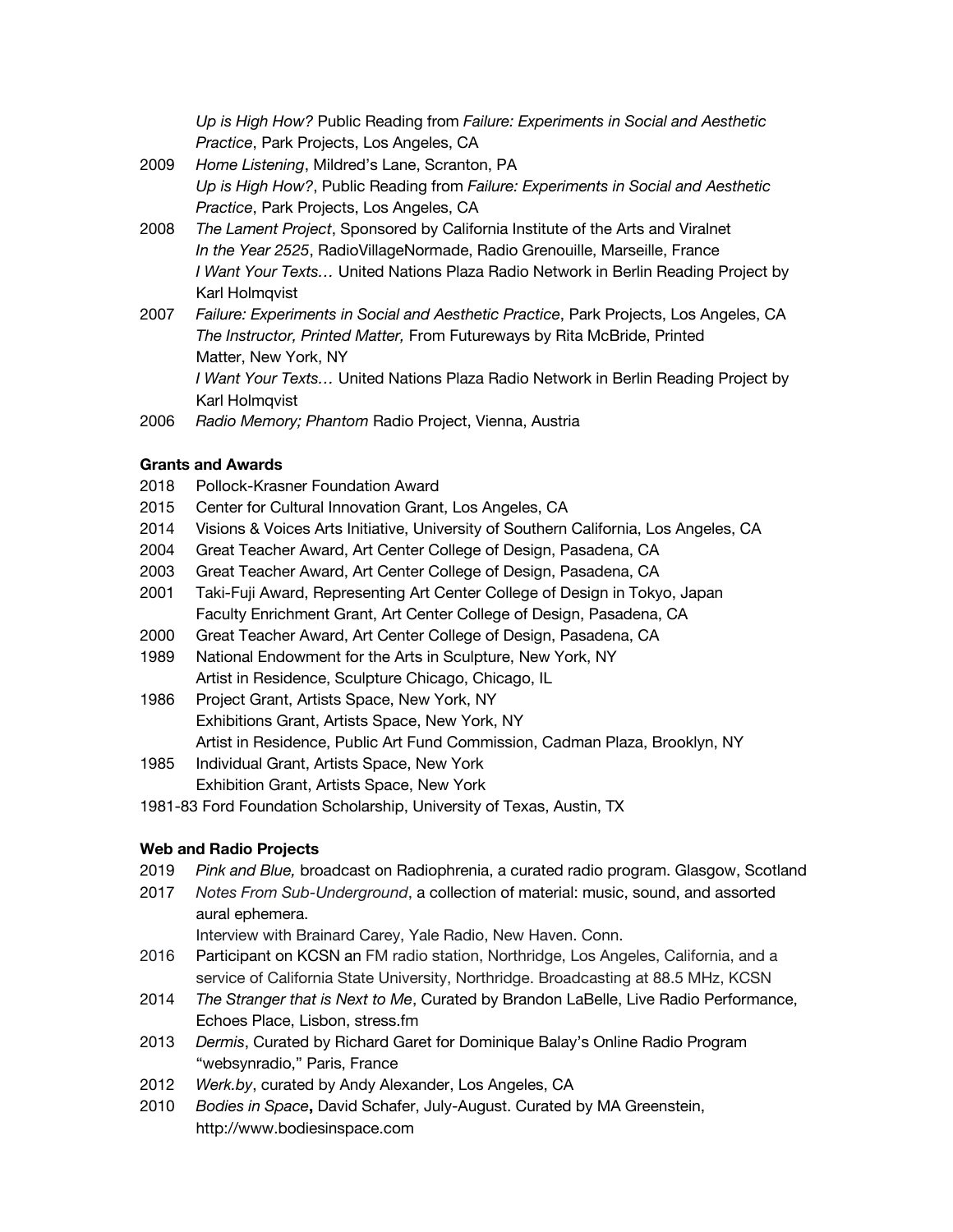- 2008 *The Lament Project*, Sponsored by California Institute of the Arts and Viralnet, Valencia, CA, http://www.integr8dmedia.net/viralnet *In The Year 2525*, RadioVillageNomade, Radio Grenouille, Marseille, France, www.grenouille888.org *I Want Your Texts…* United Nations Plaza Radio Network in Berlin Reading Project by Karl Holmqvist
- 2007 *David Schafer Sound Works,* Feature entry on ubu.com
- 2005 *Radio Memory; Phantom Radio Project*, Organized by Brandon LaBelle, Vienna, Austria
- 1995 *Reading Rooms*, Hosted by Artnet, New York, NY

#### **Curated Exhibitions and Events**

- 2015 *The Schoenberg Soundways*, A lecture and concert at the University of Southern California Campus, Los Angeles, CA
- 2013 *Intersist*, David Kordansky Gallery, Los Angeles, CA
- 2012 *Sentinel*, Sound Series, Studio 10 Gallery, Brooklyn, NY *Neuro*, Sound Series, Control Room, Los Angeles, CA
- 2005 *Max Neuhaus*, Lecture and Discussion with Max Neuhaus, Art Center College of Design, Pasadena, CA
- 2000 *They Came From Within*, The Bradbury Building, Los Angeles, CA
- 1998 *Jean Jacques Perry*, Concert and Lecture Series at University of California Los Angeles, California Institute of the Arts, Art Center College of Design, and Otis College of Art and Design, Pasadena, CA
- 1995 *Pixel Putty*, Video Screenings at the School of Visual Arts, New York, NY *Video Salon*, Art in General, New York, NY

#### **Releases**

- 2018 *Dermis*, CD edition curated by Richard Garet, Contour Editions, NY *Pink and Blue*, CD edition, Los Angeles, CA
- 2017 *Five Works*, CD edition, Los Angeles, CA
- 2016 *Two One of a Kind*, CD edition, Los Angeles, CA *DSE Noise Action* Cassette edition, DBY Records, Czech Republic *DSE Noise Action* CD edition, Los Angeles, CA
- 2015 *Models of Disorder*, CD edition, Los Angeles, CA
- 2013 *DSENOISE* Box Set Edition, Los Angeles, CA *Dagon,* C60 Cassette Release, Green Records and Tapes, Ypsilanti, MI *Face Cutter*, C60 Cassette Release, Green Records and Tapes, Ypsilanti, MI *September*, DSE, Los Angeles, CA *October*, DSE, Los Angeles, CA *Sheraton Motorcade*, DSE, Los Angeles, CA *Compilation*, DSE, Los Angeles, CA *DSE/Neg-Fi split 7,* Cravedog Records, Portland, OR
- 2012 *August*, DSE/David Schafer, Los Angeles, CA *July*, DSE/David Schafer, Brooklyn, NY *June*, DSE/David Schafer, Brooklyn, NY *May*, DSE/David Schafer, Brooklyn, NY
	- *Neuro + Static Age*, DSE/David Schafer, Brooklyn, NY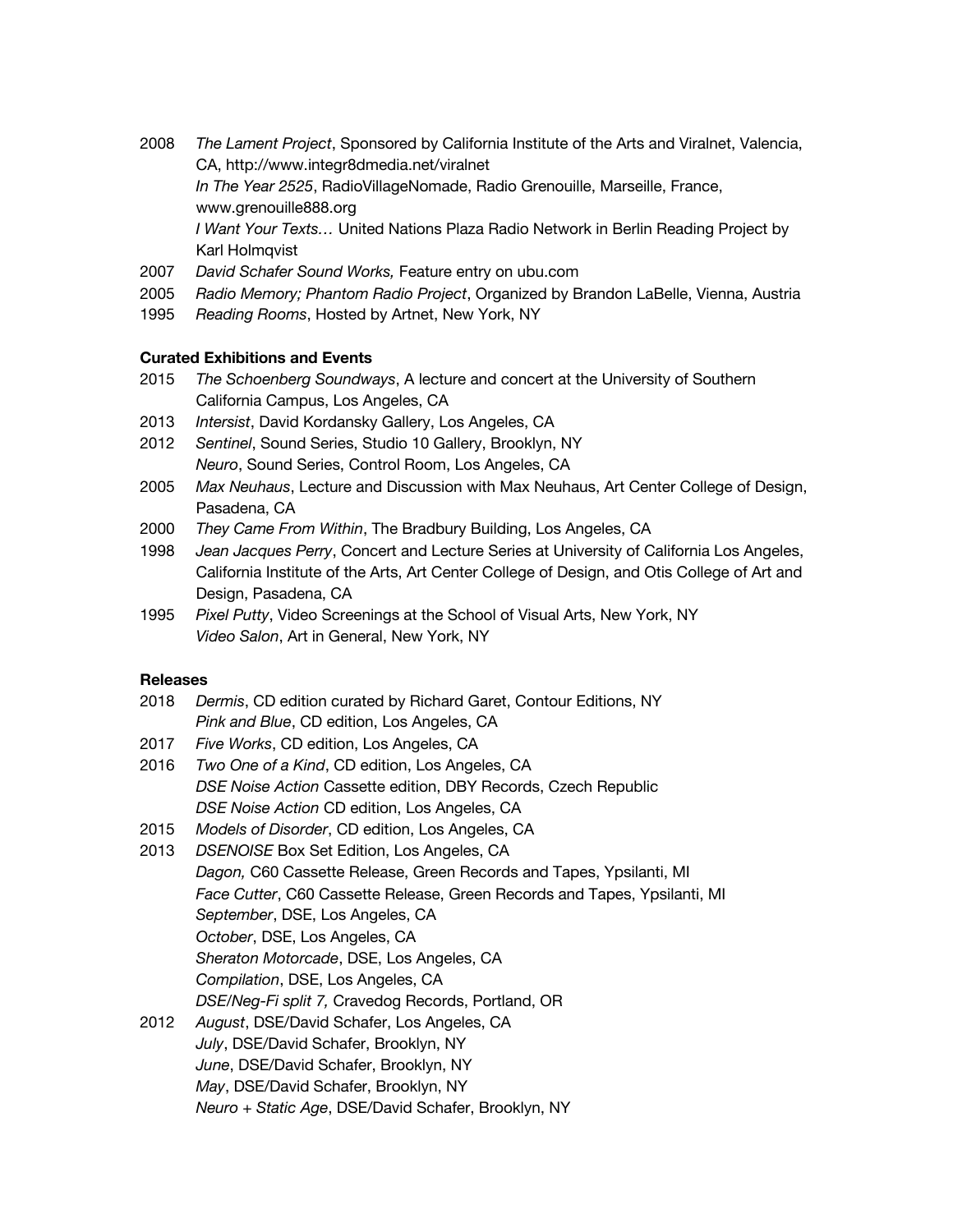*March*, DSE/David Schafer, Brooklyn, NY *Live at Studio10*, DSE/David Schafer, Brooklyn, NY *January*, DSE/David Schafer, Brooklyn, NY *December*, DSE/David Schafer, Brooklyn, NY *November*, DSE/David Schafer, Brooklyn, NY

2011 *MDSE Sad Pavilion* at Mildred's Lane, Live Performance, Scranton, PA *What Should a Museum Sound Like?* David Schafer, Whitney Museum, New York, NY *DSE+MDSE SonikFest,* Live Performance, Bronx Art Space, Bronx, NY *MDSE Lumenhouse Live*, Live Performance, Brooklyn, NY

## **Published Writing**

- 2010 *Where Does it Hurt? Separated United Forms*, Charta Press, Milan, Italy *Mind The Gap*, Site of Sound Volume 2, Errant Body Press, Berlin, Germany
- 2007 *Up is High, How? Failure! Experiments in Aesthetic and Social Practices***,** The Journal of Aesthetic and Protest Press, Los Angeles, CA
- 2003 "*The Instructor" for Futureways,* Edited by Rita McBride, Published by the Whitney Museum of American Art, New York, NY
- 2000 *Bill Leavitt, Margo Leavin Gallery*, Art Papers, January/February *Toward a Non-Definition*, Inland Specific Exhibition Catalog
- 1999 *Martin Kersels, Dan Bernier Gallery*, Art Papers, February *Are We Touched? Identities From Outer Space*, Art Papers**,** July *The Garden of Descent*, X-Tra *Exploring the World of Sitar Pop*, Cool and Strange Music Magazine, November
- 1996 *The Moog as Prosthetic God*, Documents Journal *Chazam Eklektrythms*, Cool and Strange Music Magazine**,** August *Electronic Toys, A Retrospective of '70's Synthesizer Music*, Cool and *Strange Music Magazine*, August *The Moog as Prosthetic God,* Exotica Etcetera Magazine *101 Moogs!,* Cool and Strange Music Magazine, February *Where to Search for Records in the City of Glamour and Paranoia,* Cool and Strange Music Magazine**,** November

#### **Bibliography – Books & Publications**

- 2012 Wilson, Robin, *Performative Conversations, Room Tone*, Errant Bodies Press
- 2011 Krapp, Peter, *Noise Channels: Glitch and Error in Digital Culture*, Minneapolis: University of Minnesota Press
	- LaBelle, Brandon, *Site of Sound: Architecture and the Ear*, Berlin: Errant Bodies Press
- 2010 *Collective Show*, Exhibition Publication, New York, NY *Think Pink*, Exhibition Catalogue, Curated by Beth Rudin Dewoody, Sarah Gavlak Gallery, Palm Beach, FL *Synapse*, Exhibition Publication, Curated by Anthony Troncale, 2/20 Gallery, New York, NY
- 2009 *Full Screen: Six Data Points in the Image*, Exhibition Publication, School of Visual Arts, New York, NY *First Season*, Publication, Silvershed, New York, NY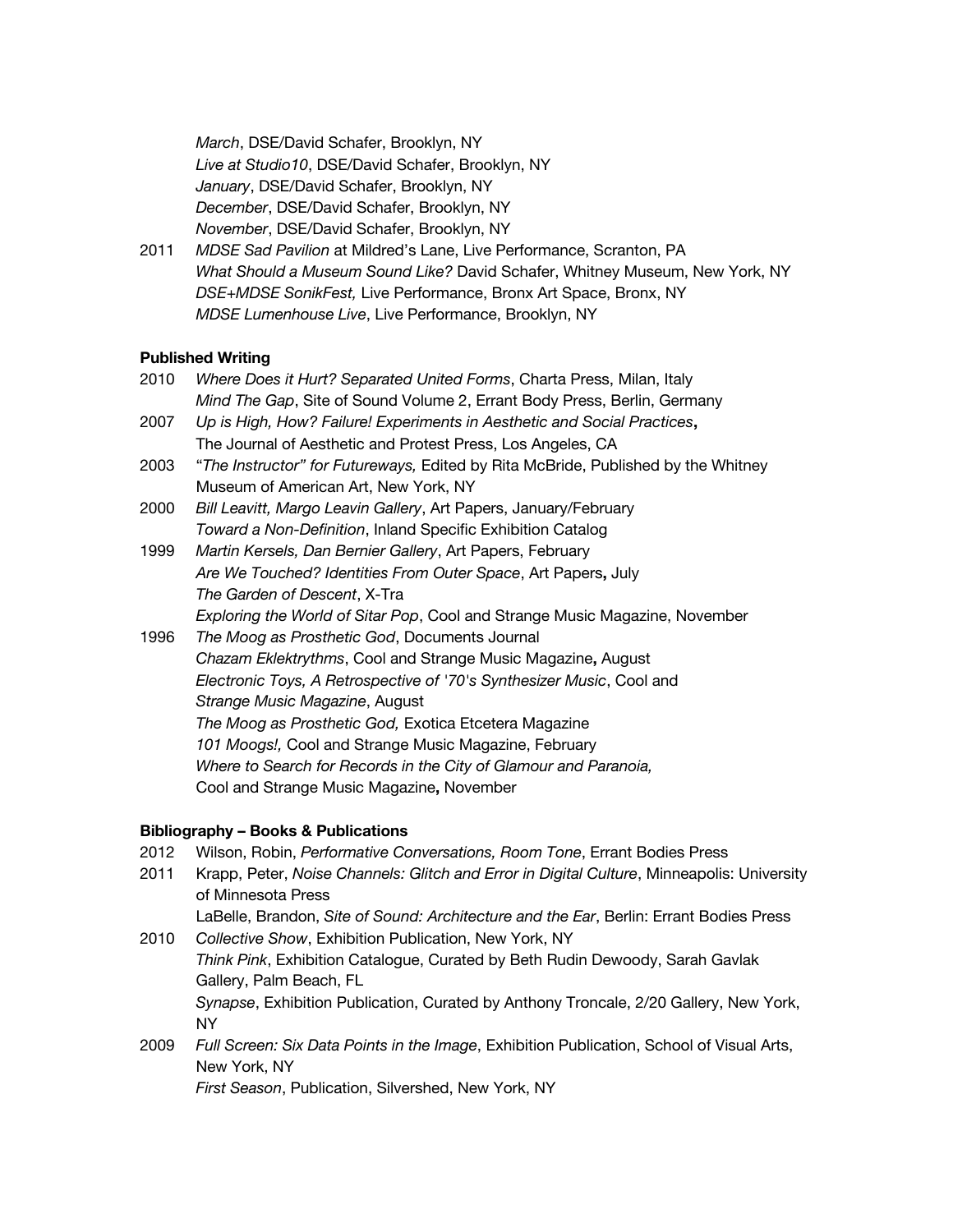- 2007 *Global Suburbia: Meditations on the World of the 'Burbs*, Curated by Sue Spaid, Exhibition Catalog, Abington Art Center, Jenkintown, PA
- 2004 *Futureways: The Middelburg Biennial 2304*, Curated by Glen Rubsamen and Rutger Wolfson, Exhibition Publication, De Vleeshal, Middelburg, Holland Lombino, Mary-Kay, *ReModeling*, Catalog Essay, The University Art Museum of Long Beach, CA *Treble*, The Sculpture Center, Long Island City, NY
- 2001 Molesworth, Helen, *Bodyspace*, Exhibition Publication, Baltimore Museum of Art, Baltimore, MD
- 2000 *David Schafer*, Works On Paper, Inc., Los Angeles, CA *The World*, Poetry Journal, New York, NY Dudek, Peter, *Photasm,* Exhibition Publication, Hunter College Art Gallery, New York, NY
- 1999 LaBelle, Brandon, *Ribot,* Web and Print-based Artist Project, Los Angeles, CA *Grounded*, Curated by Dan Cameron, Exhibition Publication, OMI International Arts Center, Ghent, NY
- 1995 *Manual*, Art in General, New York, NY
- 1993 *Pastoral Mirage*, Exhibition Publication, Prospect Park, Prospect Art Alliance Commission, Brooklyn, NY
- 1991 *Artifacts of Thought; Sculptors' Drawings*, Exhibition Publication, Marymount College Gallery, New York, NY *Western Agenda*, Exhibition Publication, Artists Space, New York, NY
- 1989 *Public Art Fund 1988-1989*, New York, NY

## **Bibliography – Articles & Reviews**

- 2020 Kambhampaty, Anna Purna, *The Pandemic Closed Art Galleries' Doors. But Who Said a Gallery Needs Four Walls and a Ceiling?* Time Magazine, June 11. Zappas, Lindsay Preston, *Viewing Art By Car is Becoming the New Norm*, KCRW Arts and Cultures Stories, May 19. Martinez, Christina Catherine, *Signs Are Everywhere*, ArtForum, June 10. Haddad, Natalie, 120 *Artists Create a "Drive-by-art" Exhibition Throughout Los Angeles*, Hyperallergic, May 27. Gluck, Marissa, *For Two Weekends, Drive-by-Art Turns the City Into a Gallery You Can See by Car,* Los Angeles Magazine, May 23. 2017 Schou, Solvej. *Psychic Liberation: Fine Art's Sound Lab Makes Waves of Noise*. DOT Art Center College of Design online magazine, August LACA: Los Angeles Contemporary Archive. http://lacarchive.com Carey, Brainard. *Yale Radio David Schafer Interview.*  http://museumofnonvisibleart.com/interviews/david-schafer/ 2016 Wagley, Catherine. *Siren*, LA Weekly. Los Angeles, CA Velardi, Jonathan. *A Conversation with 5 Car Garage's Emma Gray*, curatela.tumblr.com
- 2015 Tumlir, Jan, *David Schafer: Models of Disorder*, Art Forum, June Zellen, Jody, *Editor's Pick: David Schafer's MODELS OF DISORDER*, Visual Art Source, February 16 Ollman, Leah, *Review: A Heady Jumble of a Show by David Schafer*, Los Angeles Times, February 13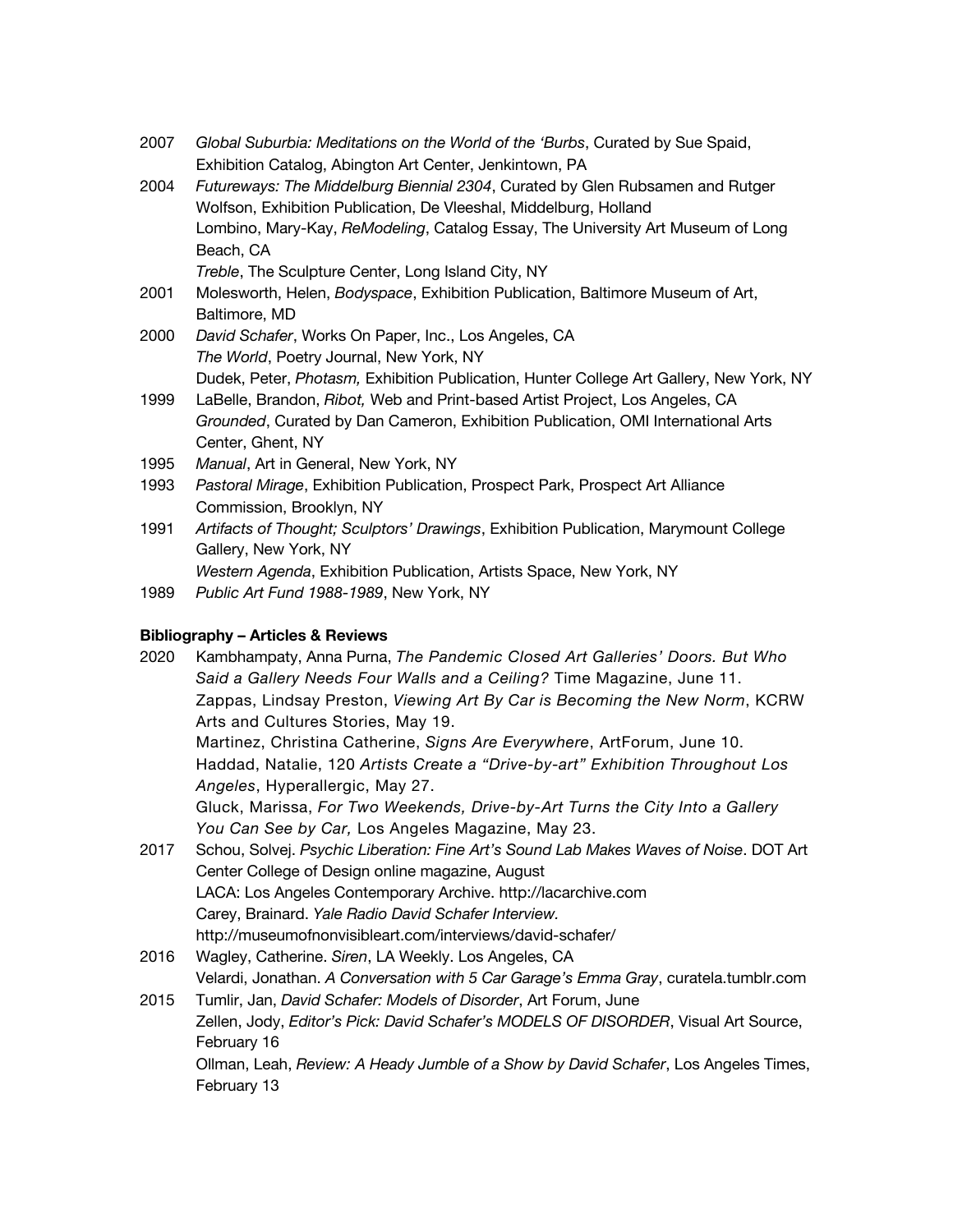Wholey, M.A., *David Schafer Finds Male Hysteria Simmering Beneath the Surface of Art History*, Artsy Editorial, February 9

Engel, Allison*, Mobile music a la carts coming to University Park Campus*, news.usc.edu Los Angeles, CA

*Ice-Cream Truck Plays Schoenberg on College Campus,* WQXR Blog, wqxr.org radio *Schoenberg Soundways: David Schafer,* Annenberg Radio News, KXXC, USC campus, Los Angeles, CA. April

- 2013 Mattern, Shannon. "Aesthetic Bounty" Words in Space. November 29, 2013
- 2012 Chang, Jade, *Point of View: Q&A: David Schafer,* Metropolis Magazine, December 2012
- 2011 Hunter, Becky, *LOL: A Decade of Antic Art*, Art Papers Magazine, Vol. 35, Issue 5 Spaid, Sue, *LOL: A Decade of Antic Art,* The Contemporary (Museum) Catalog, June Kirsh, Andrea, *LOL: A Decade of Antic Art at the Contemporary Museum, Baltimore,*  Theartblog.org, September 13 Smith, Tim, *Looking for LOL at the Contemporary Museum,* The Baltimore Sun, June 9

Ebstein, Alex, *However you want to categorize it, zeitgeist-y art highlights Contemporary show*, The City Paper, July 20

Smith, Jeffrey P., *Vital Victuals: A (Post)Modern Remix*, The Brooklyn Rail, September 5 LaBelle, Brandon, and Claudia Martinho, *Site of Sound #2: Of Architecture and The Ear*, The Wire, Issue 332

- 2010 Norwood, Tamarin, *How to Look at Sculpture?* Guest Blogger for On-Looking Exhibition, or-bits.com, September Lau, Andrew, *The Transparency Label Refuses to Flinch*, Crawdaddy! Doan, Abigail, *ECO ART: New York Times Dot Earth and Ecoartspace Ask 'What Matters Most?',* inhabitat.com, May 1
- 2009 Williams, Janette, *Sculptures Placed at Huntington Pavilion Have a Unique Back Story,*  The Pasadena Star, July 27 Kane, Mitchell, *Reclining Figure in Zero Gravity*, Observations Concerning Information, Objects, Images, People (I-O-I-P)
- 2008 Villareal, Ignacio Jr., *Under the Influence: Art-Inspired Art Opens at the Norton Simon Museum*, Artdaily.org *Norton Simon Museum Presents: Under the Influence, Art-Inspired Art*, Art Knowledge New, The Art Appreciation Foundation *Between Urban and Rural: Public Art and Suburbia*, Public Art Review, Issue 39 *Global Suburbia Arrives at Art Center*, Times Chronicle Glenside News *Global Suburbia at Abington Art Center*, Artblog
- 2007 *View of the Burbs Suddenly Sprouting Like Crabgrass*, philly.com
- 2004 Noriyuki, Duane, *Perception, Deception: Beyond Model Homes*, Los Angeles Times, March 18 Rozendaal, Ernst Jan, *Future Sheds Light on the Present*, The Middelburg Paper Rozendaal, Ernst Jan, *In the Year 2304 We are Drinking Beer and Guitars and Whaling*, Provinciale Zeeuwse Courant
- 2003 Cotner, David, *David Schafer x10R.1-x10R.2*, Transparency Records Goldsmith, Kenny, *x10R.1-x10R.2*, Chartsweep Hemptinne, Pierre, *x10R.1-x10R.2 Listening Note*, The Anti-Fun Magazine, Media Library of the French Community in Belgium
- 2002 Min, Susette, *Soothe Operator*, Cabinet Magazine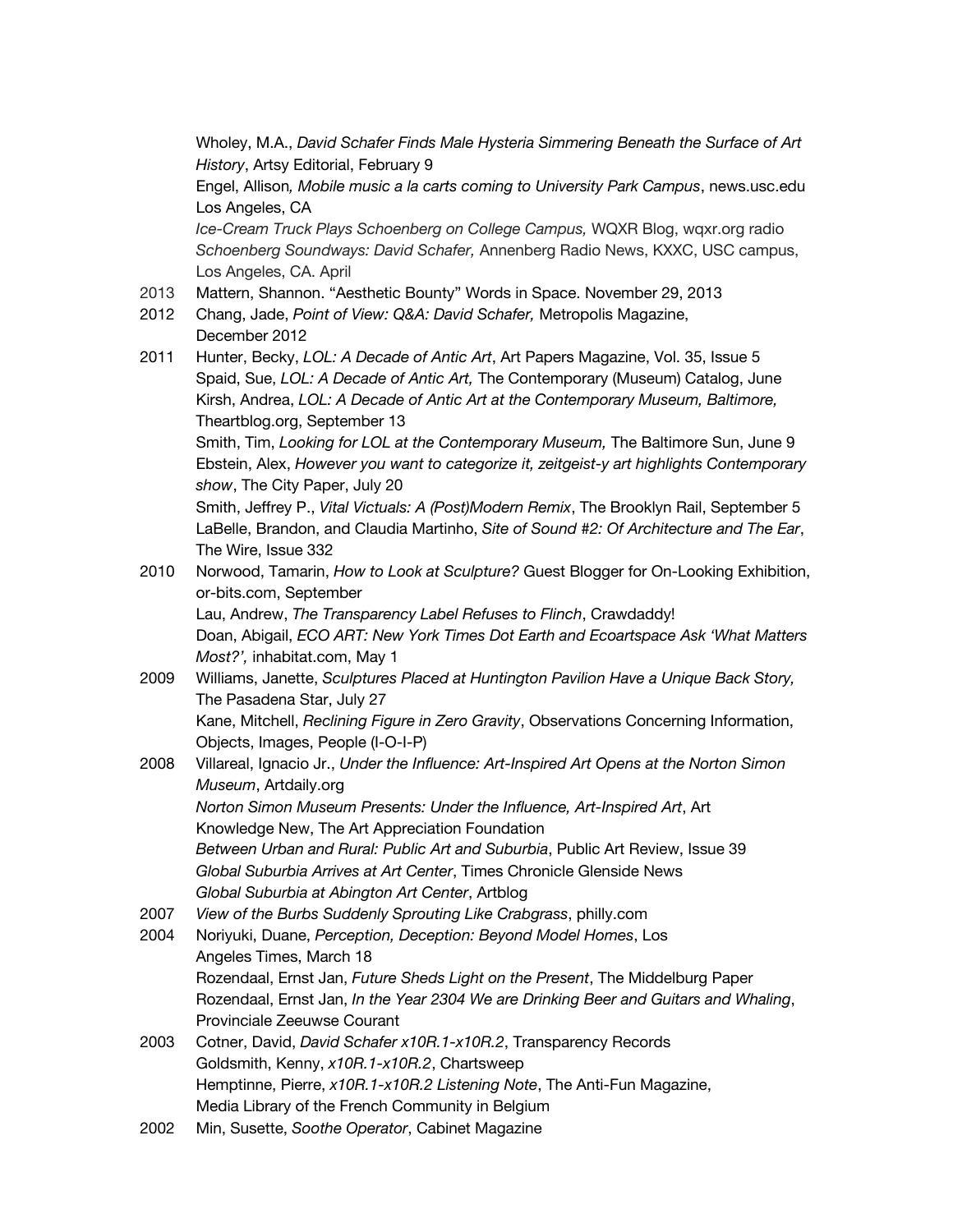2001 Stein, Lisa, *Revolutions Per Minute*, The Chicago Tribune Johnson, Ken, *David Schafer*, The New York Times 2000 Johnson, Ken, *Photasm*, The New York Times Dunlop, Jennifer, *David Schafer*, Art Issues 1999 Gopnik, Blake, *Pure and Simple: Art That Causes a Sensation*, The Washington Post O'Sullivan, Michael, *Alluring Bodyspace Pulls you In*, The Washington Post McNatt, Glenn, *BMA's BodySpace*, The Baltimore Sun Giuliano, Mike, *Body and Soul*, The City Paper Sozanski, *Trolling For Clarity on The Future*, The Philadelphia Inquirer Rice, Robin, *Futurama*, Flash Art Frank, Peter, *Beyond Music Sound Festival*, LA Weekly Harvey, Doug, *Futurama: Post-Millennial Déjà Vu at the Luckman Fine Arts*, LA Weekly 1998 Lombino, Mary-Kay, Dollhouse, Artweek Frank, Peter, *Art Pick of the Week: Reverb*, LA Weekly Cooper, Jacqueline, The Dollhouse Gallery, New Art Examiner 1997 Morgan, Margaret, Art and Text 1996 Frank, Peter, *Art Pick of the Week*, LA Weekly Kandel, Susan, *Mall Scenes*, The Los Angeles Times Madoff, Steven Henry, *Can Art in Cyberspace Live Without a Body?* The New York Times 1994 Raven, Arlene, *Common Ground*, The Village Voice Kahn, Evan, *The Power of the Word*, Landscape Architecture 1993 Gartner, Jon, *Future Prospects for the Park*, Metropolis Magazine *Pastoral Mirage*, The New Yorker *Olmsted Falls as Sound Bite*, The New York Times *New Sculpture Awards*, Flash Art Zhdanovich, Olga, *Living Room*, The New Art Examiner *Artists Seek Physical Relationship/Living Room*, *The Reader Living Room*, F Magazine, Chicago, Ill 1991 Faust, Gretchen, *New York in Review-Liberty Prop*, Arts Myers, Terry, *New York in Review-Western Agenda*, Arts *Concerned Citizen*, The New Yorker 1990 *David Schafer, John Schlesinger*, De Volleskrant *Art Pick of the Week: Corporealities*, LA Weekly 1989 *Sculpture Watching*, New City Magazine *Art for the Public*, Metropolis Magazine *Sculpture Chicago*, Sculpture Magazine *Chicago's Top 40*, The Chicago Tribune *Sculpture Chicago*, Chicago Sun Times 1987 *Sculptors Artfully Alter Fairmont Park*, The Philadelphia Inquirer *City as Sculpture Garden: Seeing the New and Daring*, The New York Times 1986 Brenson, Michael, *Engaging Objects*, The New York Times Lipson, Karen, *Taking Part in Downtown Art*, New York Newsday, May 9<sup>th</sup>, NYC *Soho to Dumbo*, On the Avenue, vol. 2 no. 5. NY